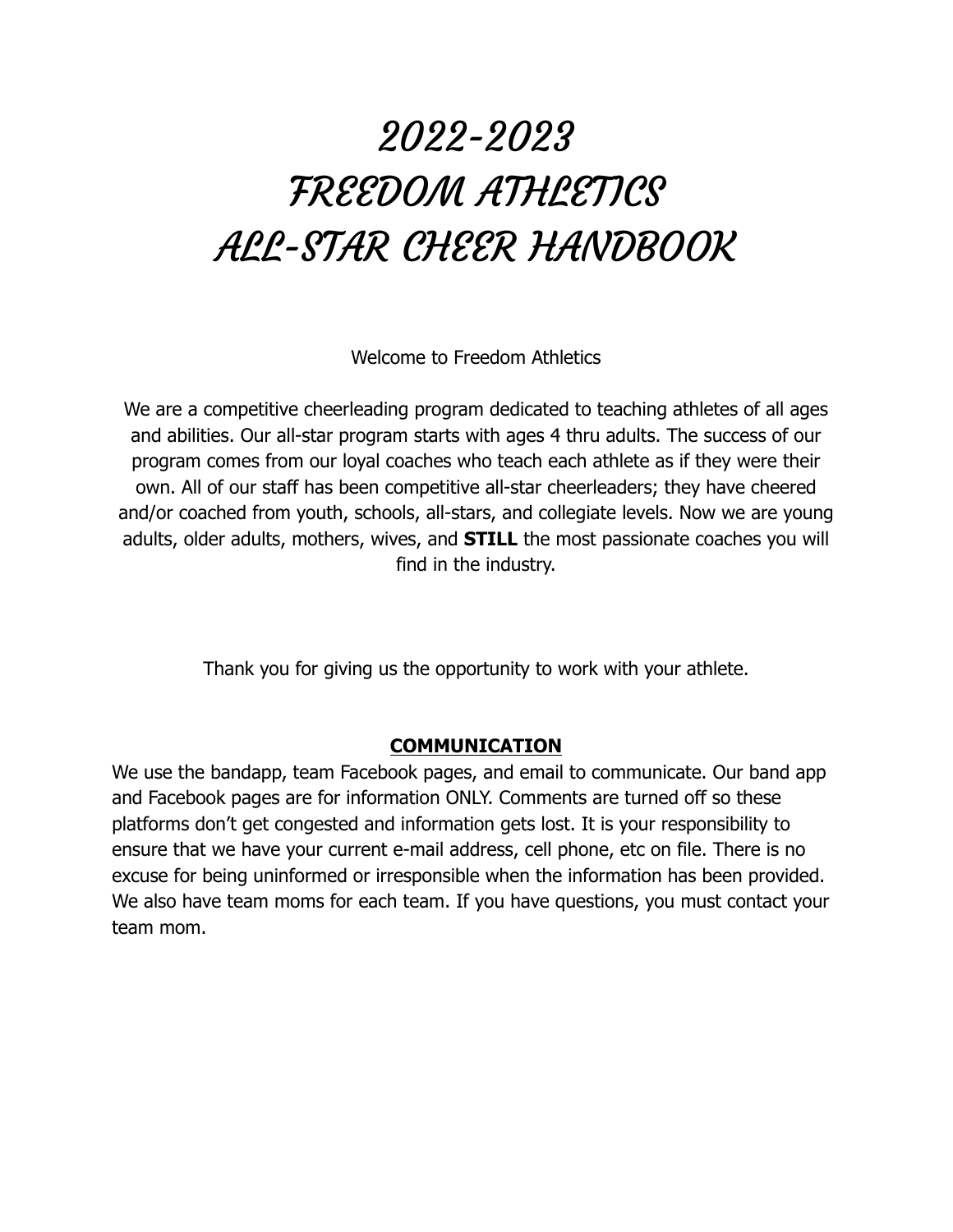#### **WHAT COMPETITIVE CHEER AT FREEDOM IS ALL ABOUT**

The purpose of our program is to teach your athlete every aspect of competitive cheerleading through structure, positive reinforcement, safe and proper progression, and teamwork.

During the summer we train on tumblings, stunting, flexibility, jumps, team building, and team bonding during the day for 6 weeks. We continue assessing skills and building the most successful teams. We also have our routine choreography during the summer. In August we will have practices 1-2 days a week for novice and prep. Elite teams will practice 2-3 days a week with one day set for tumbling and strength. We will have closed practices. Parents may come up only for the last 10-15 minutes to watch. Closed practices allow the coaches and teams to focus on the skills of the routines. We will have occasional weekend practices set. Before the winter break, we will start to perform our routines at competitions either virtual or face-to-face. We attend competitions from November - May. Our elite teams will travel out of state. This year we will attend a competition in Savannah, GA March 11, 2023. Our season ends in May and our end-of-the-year banquet is in May.

In January we will add weekend practices **EVERY weekend in January AND February.** These additional practices are vital to the success of our teams. DO NOT plan things on any weekends from January to May without checking your practice schedule. Keep in mind everyone will create their own family calendars based on OUR schedule so last-minute changes are very challenging and frustrating. Letting us know well in advance is best.

As an all-star parent, you will want to support your child with every up-and-down experience in their all-star career. There may be skills your athlete masters in days and then there will be that one skill that takes 2 or more years to perfect. There may be times when your child may not make the team they expected or they may even see their friends placed on higher-level teams without them. The thrill of seeing your child perform a skill for the first time is incredible, while the pride of watching your athlete perform in front of hundreds of spectators will bring tears to your eyes. There will be great times and tough times, but your support as a parent is priceless.

### **FREEDOM WEEKS (AKA) HELL WEEKS**

Freedom week costs are due the 1st day of the week. Your credit card on file will be processed on this day. Each Freedom week will cost between \$150-\$175. Week # 1 & 4 will cost \$175 EACH WEEK. Weeks #2,3,5,& 6 will cost \$150 EACH WEEK. This fee covers all clinic fees, team bonding activities, and gifts. IF you are missing a part and or week of Freedom week you may pay a discounted rate.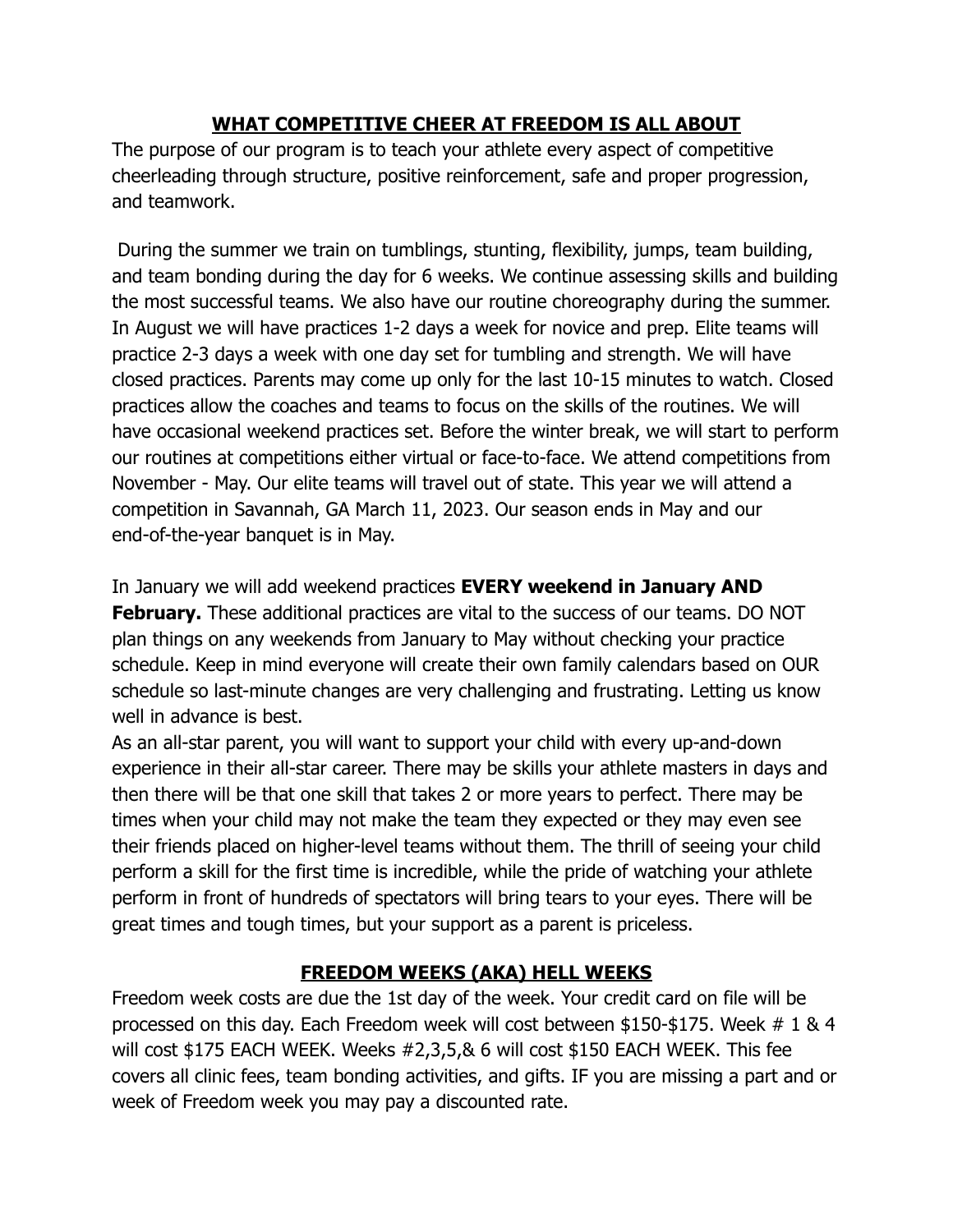#### **ACTIVE ALTERNATES**

We use active alternates to replace any athlete who is not able to practice, perform or compete due to being benched, injury, sickness, or family emergency. Tuition fees AND competition fees will be used for the alternate to replace my athlete at the specific event. If for some reason the athlete can not return due to injury we will address each case individually.

#### **COMPETITION DATES**

All competition fees include entry fees for athletes and coaches fees. These fees are not yet finalized as various competitions have not posted their costs yet. Below are the **tentative dates** of competitions we will attend this season. Novice and Prep may compete at fewer competitions. We reserve the right to add or take away any competition as we see fit.

| <b>Competition Date</b> | <b>Competition Name</b>       | <b>Competition Location</b> |
|-------------------------|-------------------------------|-----------------------------|
| NOV. TBA                | <b>TBA</b>                    | Virtual                     |
| DEC. 3, 2022            | <b>Ultimate Championships</b> | Ft. Pierce, FL              |
| JAN. 21-22, 2023*       | Kissimmee Cheer Fest          | Kissimmee, FL               |
| FEB. 3-5, 2023          | <b>All Out Nationals</b>      | Orlando, FL                 |
| MARCH 11, 2023          | The Savannah<br>Championship  | Savannah, GA                |
| MARCH 25 or 26, 2023    | Freedom Showcase              | Rockledge High School       |
| APRIL 15, 2023          | <b>Next Level</b>             | Tampa, FL                   |
| MAY 4-7, 2023           | All Star Worlds               | Orlando, FL                 |
| MAY 13-14, 2023*        | <b>Grand Nationals</b>        | Orlando, FL                 |

\*Elite/Prep/Dance/Rec teams compete on both days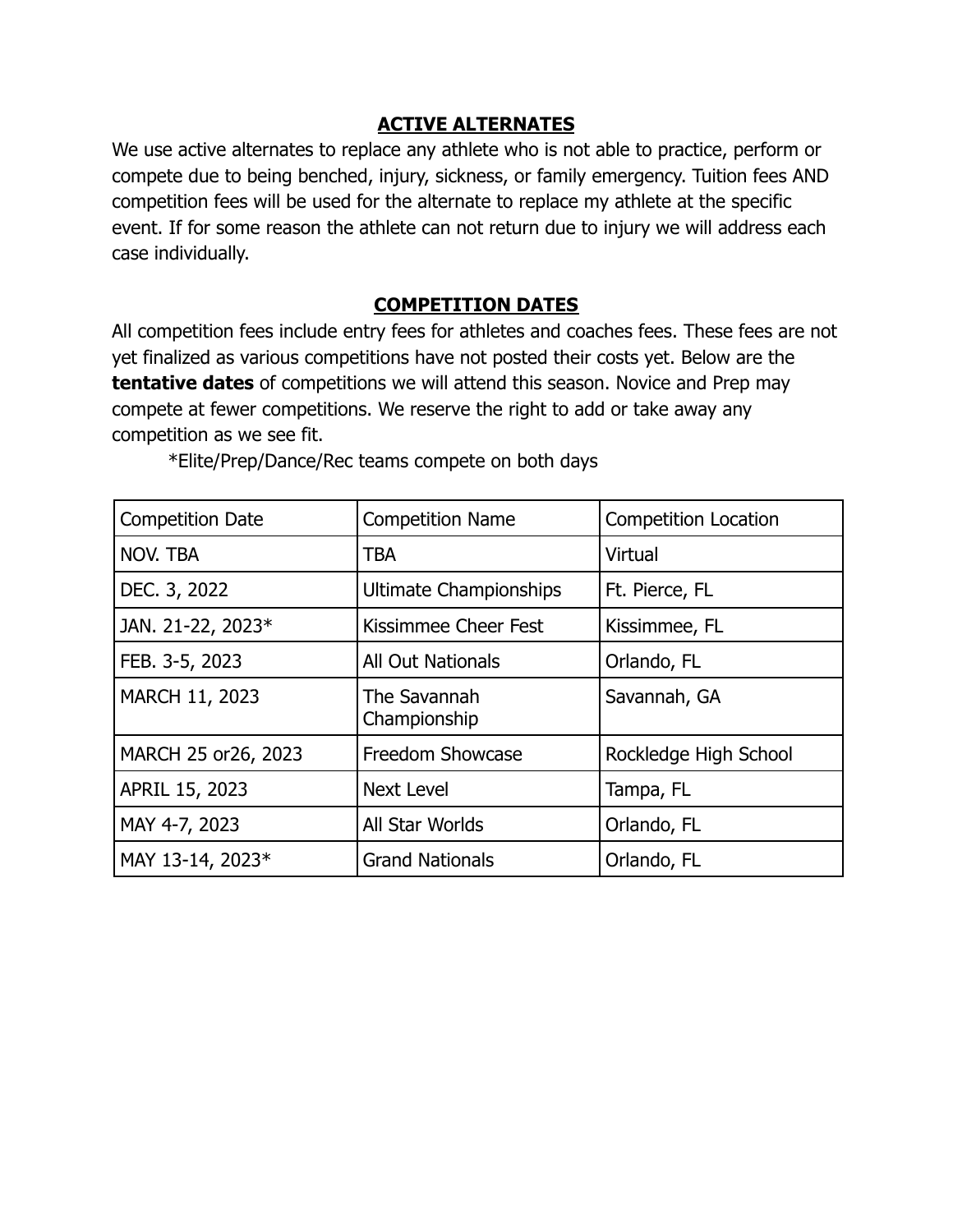#### **ROSTER SELECTION**

Rosters for our teams are designed, as best we can, to give each team a roughly equal chance for success within their division. Much like other sports, a variety of skills, abilities, and even body types are necessary to give teams the best opportunity to place highly at competition. We try to match up the athletes as best we can, but please remember that maturity, physical stature, stunting, pyramids, jumps, dance, motions, and age are huge factors as well. It is simply not feasible (or desirable) for every team to have 36 exactly matched identical athletes. Some will be stronger tumblers than others. Some will help us out with stunts more than others. Every athlete is on a team for a reason, please trust our staff. We are always working hard to push every athlete to improve their skills, even if it means working on skills that are above what is allowed in the routines at their team's current level.

The most common confusion or misconception from parents and athletes relates to tumbling ability. Proper technique is more crucial now than ever to achieve high scores in difficulty, technique, and execution. Simply being able to complete a skill without falling to the ground is no longer the standard for when athletes "have" skills. You must perform the skill with perfect or near-perfect form and be able to do it consistently, on a spring floor, under pressure, in nearly any scenario. Many athletes and parents greatly overestimate the ability and form of the athlete against this standard. A parent's version of "my child has a back handspring, tuck, or layout" is often dramatically different from the coaching staff and this can lead to confusion about team placement.

The second most common confusion comes from dramatically overestimating the importance of tumbling compared to other factors. As mentioned already, there are many factors that go into determining the best spot for an athlete, not just how well they can tumble.

Please note that no athlete has an absolute guarantee of a roster spot on a particular team. The coaching staff and owner reserve the right, at any time, without notice, to change the rosters of teams by adding, rearranging, or removing athletes to or from teams for a performance or practice. However, we attempt to make roster changes as infrequent and with as much warning as possible. Athletes may be benched or removed from our program at any time for reasons which may include but are not limited to: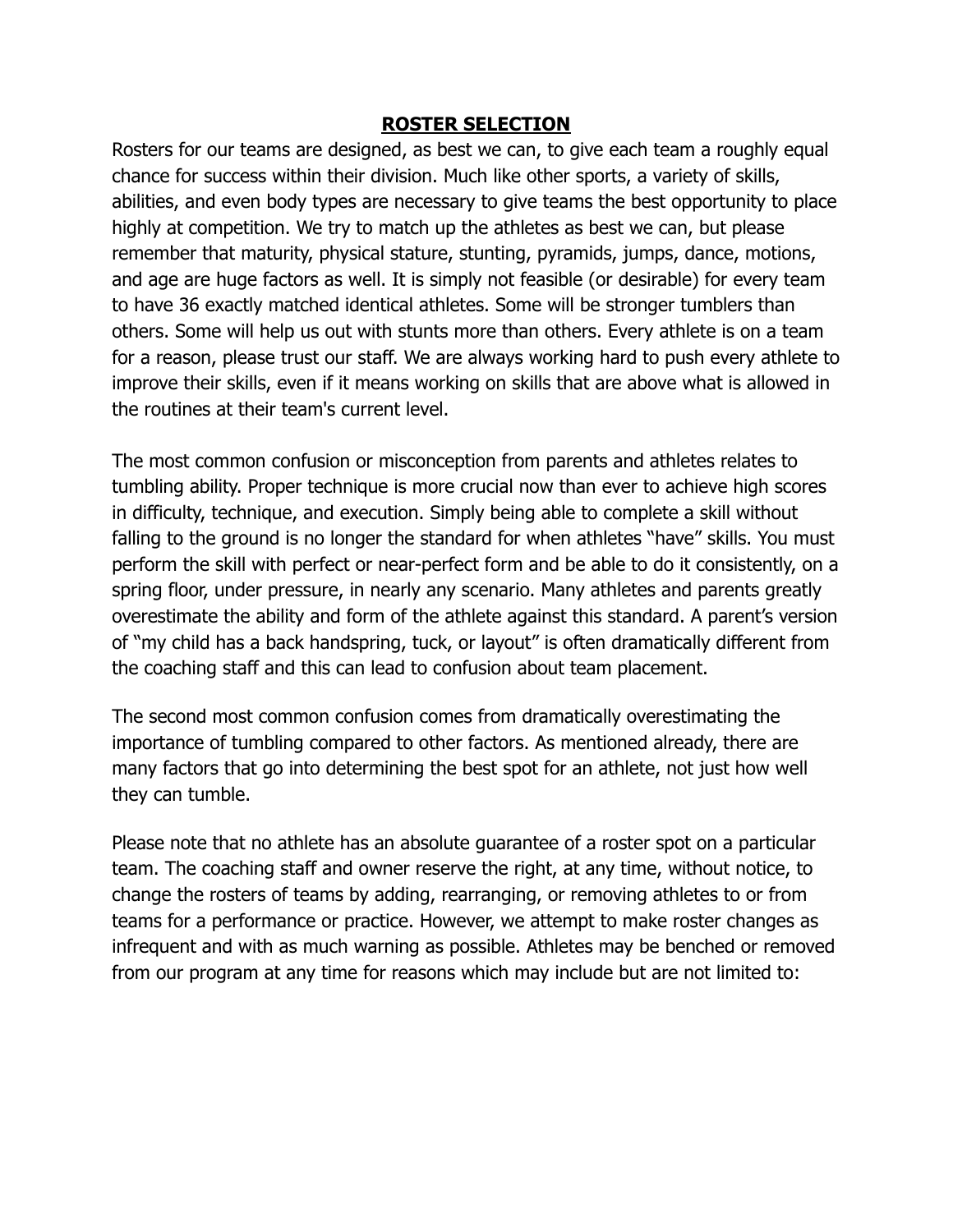- 1. Attitude problems
- 2. Excessive absences and/or tardiness
- 3. Talent level
- 4. Lack of improvement
- 5. Losing a required skill
- 6. Lack of financial responsibility
- 7. Fitness level of an athlete
- 8. Personality conflicts between athletes, coaches, parents or anyone else involved in our program

#### **TEAMS & TUITION FEES**

Team names will not be given until we finalize teams and levels in July. We follow the USASF 2022-2023 Cheer Age Grid.

Tuition fees cover your monthly training fees that may include strength training, yoga, cheer instruction, and team tumbling. It also covers our normal operating expenses and coaches pay Additional tumbling classes are available to current Freedom athletes at a discounted rate. \*Elite teams will be required to take an additional tumbling or flexibility class due to the skill level of the team. Once our teams are finalized, we will have a firm number on tuition.

Monthly tuition is billed on the 20th of each month and auto-drafted from your credit card on file on the 25th.

August will be the first month that your monthly tuition will be due. In June and July, will pay weekly for your Freedom weeks. Competition, practice wear, and uniform packages are separate fees and are charged throughout the season.

| <b>TEAM</b>   | <b>DIVISION</b> | <b>BIRTH YEAR</b> | <b>TUITION FEE</b> | <b>PRACTICE</b> |
|---------------|-----------------|-------------------|--------------------|-----------------|
| <b>TINY</b>   | <b>NOVICE</b>   | 2015-2018         | \$150              | 1-2X A WEEK     |
| <b>TINY</b>   | <b>PREP</b>     | 2015-2017         | \$165              | 1-2X A WEEK     |
| <b>MINI</b>   | <b>NOVICE</b>   | 2013-2016         | \$175              | 1-2X A WEEK     |
| <b>MINI</b>   | <b>PREP</b>     | 2013-2016         | \$185              | 2X A WEEK       |
| <b>MINI</b>   | <b>ELITE</b>    | 2013-2016         | \$199              | 2-3X A WEEK     |
| <b>YOUTH</b>  | <b>NOVICE</b>   | 2010-2016         | \$185              | 1-2X A WEEK     |
| <b>YOUTH</b>  | <b>PREP</b>     | 2010-2016         | \$199              | 2 X A WEEK      |
| <b>YOUTH</b>  | <b>ELITE</b>    | 2010-2016         | \$199              | 2-3 X A WEEK    |
| JUNIOR/SENIOR | PREP / ELITE    | 2006-2015         | \$199              | 2-3X A WEEK     |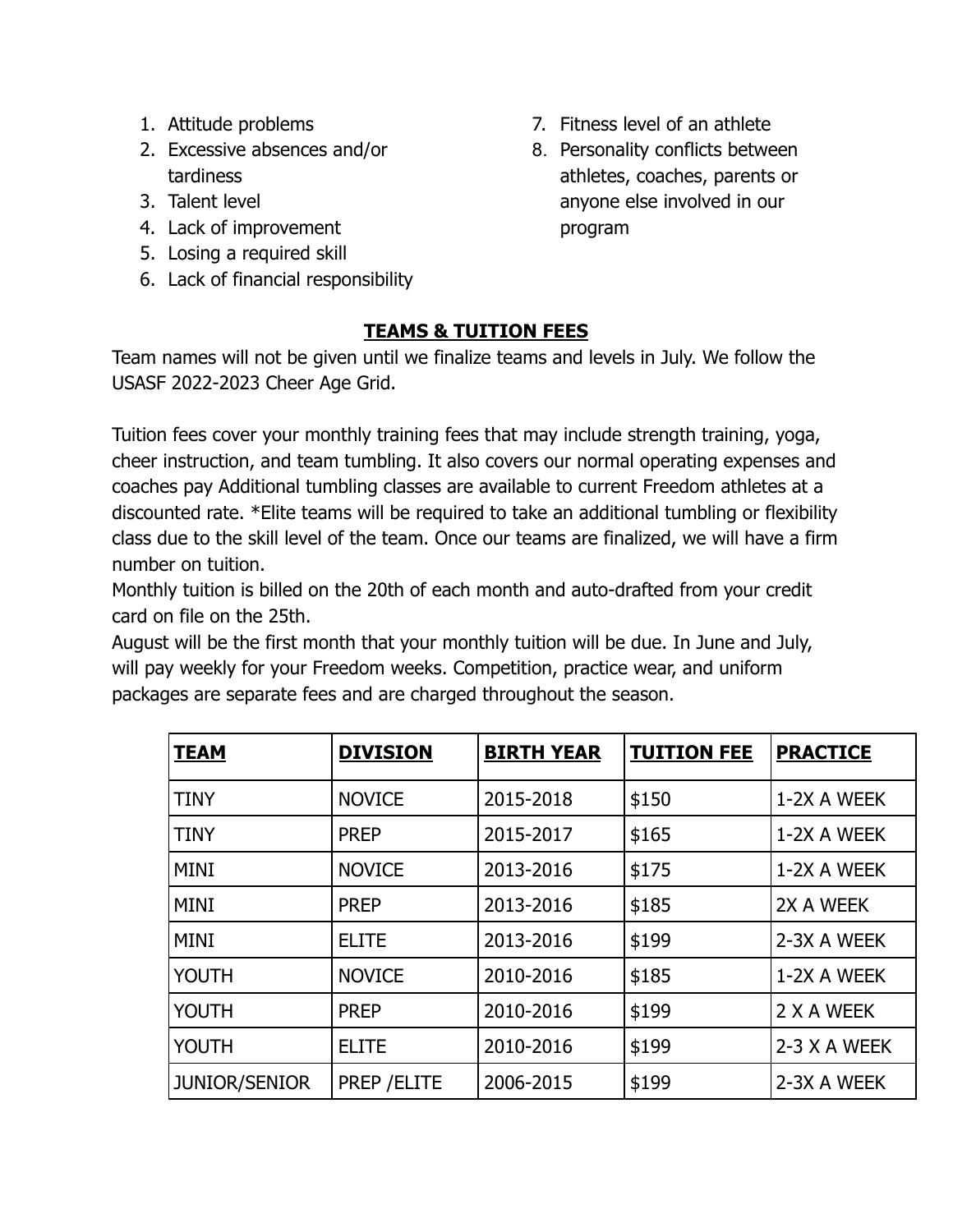#### **DISCOUNTS**

- 1. Sibling discount: 10% off tuition only
- 2. Referral Discount: \$25 credit towards your account for each athlete referred to Freedom Athletics that becomes a member for cheer or tumbling classes. This credit will be applied to your January tuition and they must still be enrolled in January or your athlete can receive 1 free private lesson for every referral that is enrolled for more than 30 days.
- 3. SGT classes (Small Group Tumbling Classes): All current Freedom all-star cheerleaders can take our SGT classes specific for only current Freedom cheerleaders, at a discounted rate of \$80 for 4-weeks.This will get billed monthly and due on the 1st of each month.
- 4. Private Lessons: All current Freedom all-star cheerleaders will get a discount on 30-minute private lessons at the rate of \$35.
- 5. Tuition paid in full: A 5% discount off the total tuition amount will be applied for those who pay in full by June 15, 2022.

#### **UNIFORM PACKAGE FEES & OTHER FEES**

#### **\*ALL athletes must renew or create their USASF membership. [www.usasf.net](http://www.usasf.net) TINY & MINI NOVICE & PREP YOUTH/ JUNIOR PREP UNIFORM**

## **UNIFORM PACKAGE**

**Includes** 

1 uniform top and bottom (\$120) 1 competition bow (\$25) 1 pair of competition shoes (\$100) Freedom Jersey (\$60) Freedom Back Pack (\$100 - \$139.10) Competition Lips (\$50)

## **PACKAGE** Includes 1 uniform top and bottom (\$300-\$360) 1 competition bow (\$30) 1 pair of competition shoes (\$100) Freedom Jersey (\$60)

Freedom Back Pack (\$100 - \$139.10) Competition Lips (\$50)

## **MINI/ YOUTH/ JUNIOR / SENIOR ELITE UNIFORM PACKAGE**

#### Includes 1 uniform top and bottom (\$140 - \$360) 1 competition bow (\$30) 1 pair of competition shoes (\$100) Freedom Jersey (\$60) Freedom Back Pack (\$100 - \$139.10) Competition Lips (\$50)